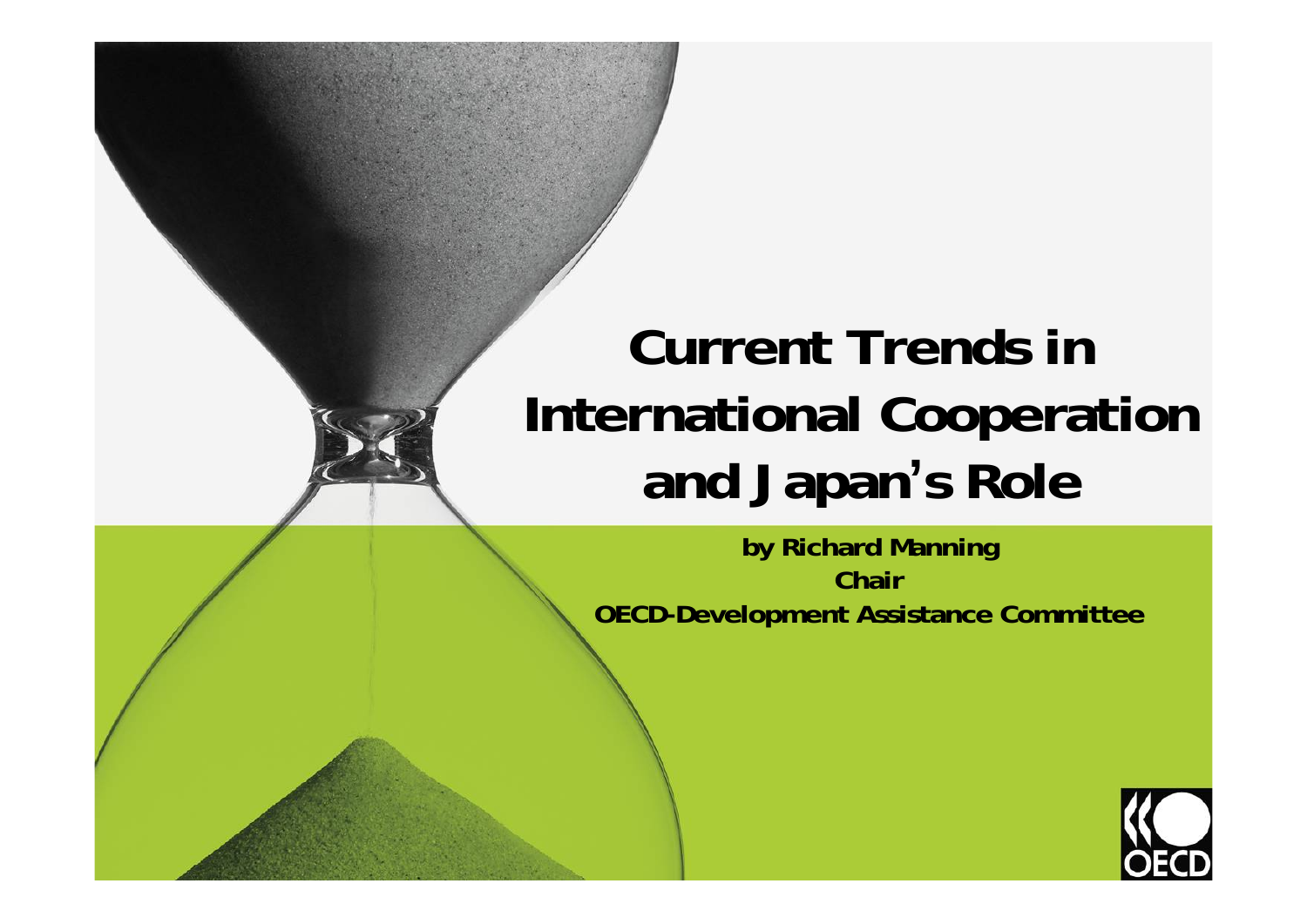Development Assistance Committee (DAC)

# "Where donors come together to make aid more effective"



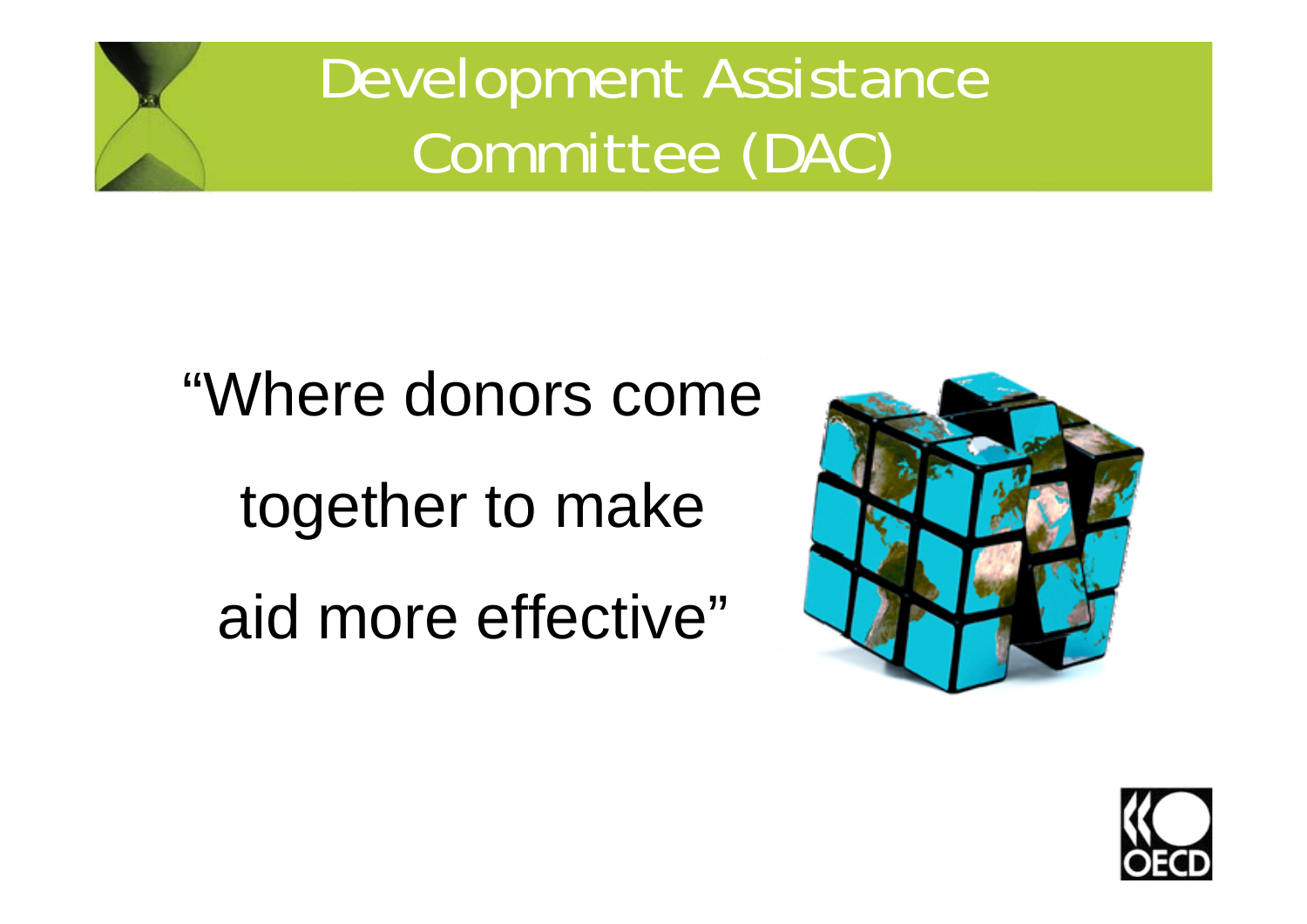# Development Assistance Committee

- Part of OECD's "Development Cluster", including Development Centre.
- Brief history and structure
- $\bullet$  Key tasks
	- Statistics and definition of official development assistance
	- Peer Review
	- Aid effectiveness and the Paris Declaration
	- Policy issues, e.g. environment, gender, governance, aid for trade
	- Close links with UN (e.g. ECOSOC Development Cooperation Forum, Financing for Development) and International Financial Institutions

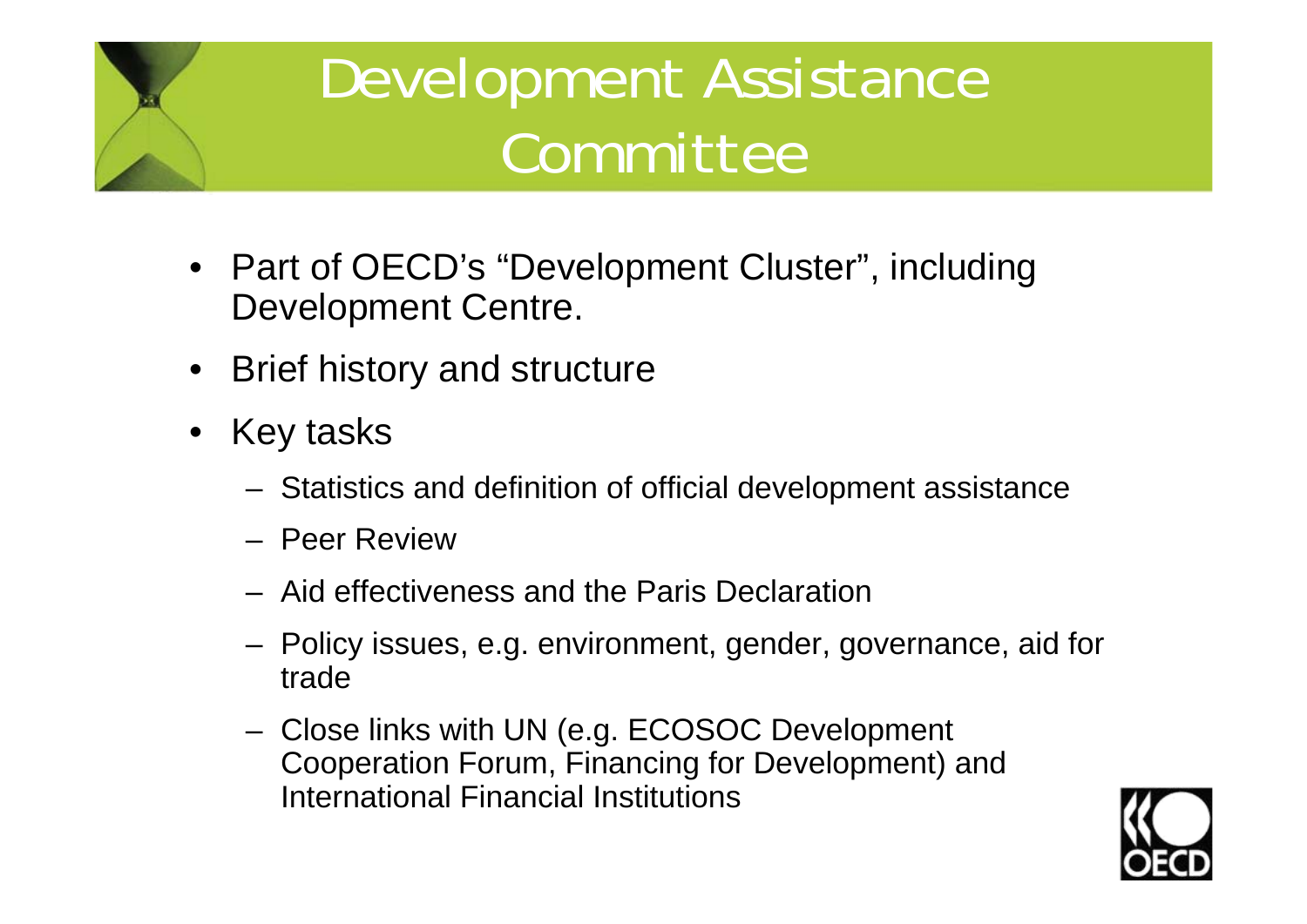### **Volume of ODA Looking back**

#### **Major components of net ODA between 2000 and 2005**



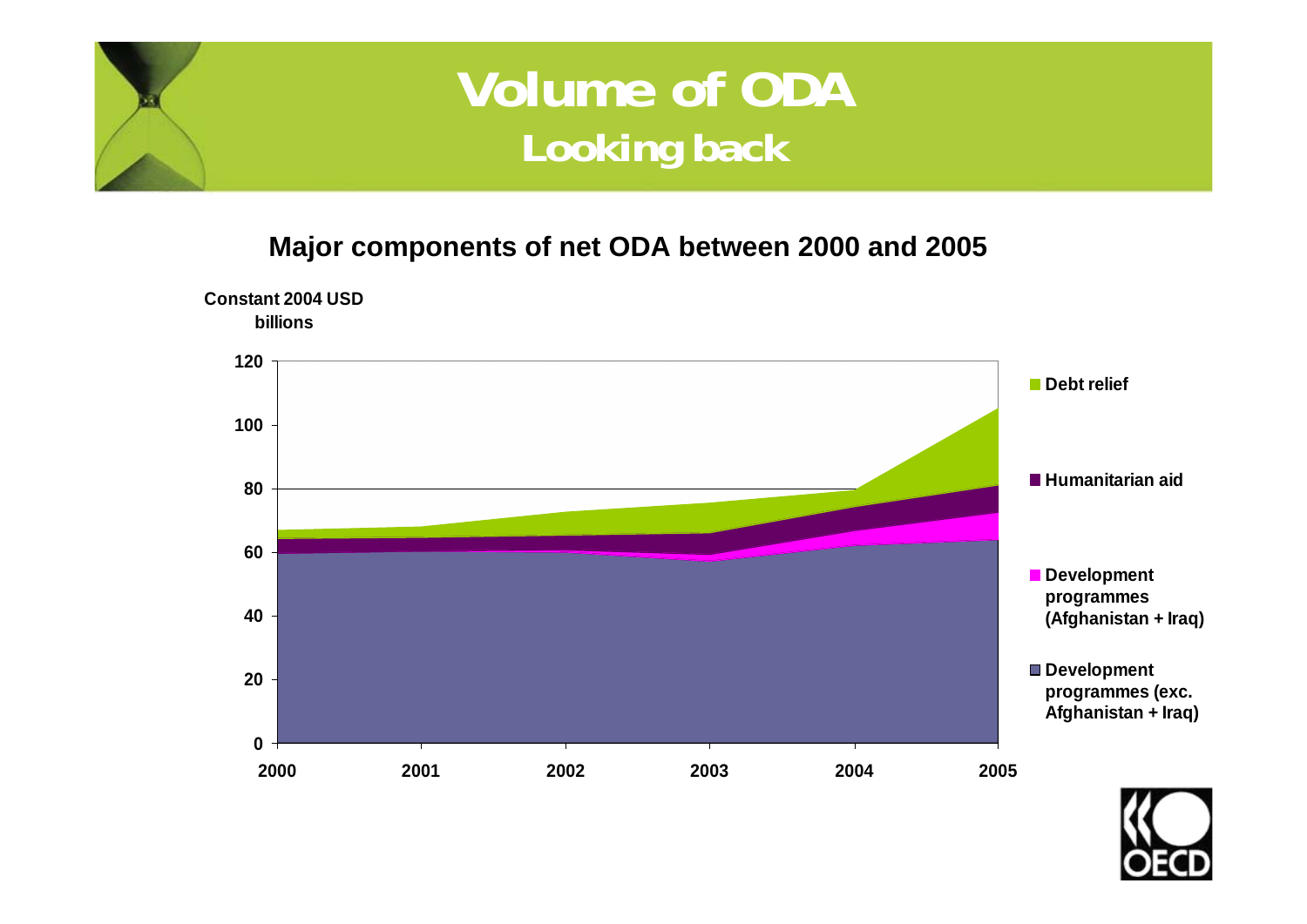### **Volume of ODA Looking forward**



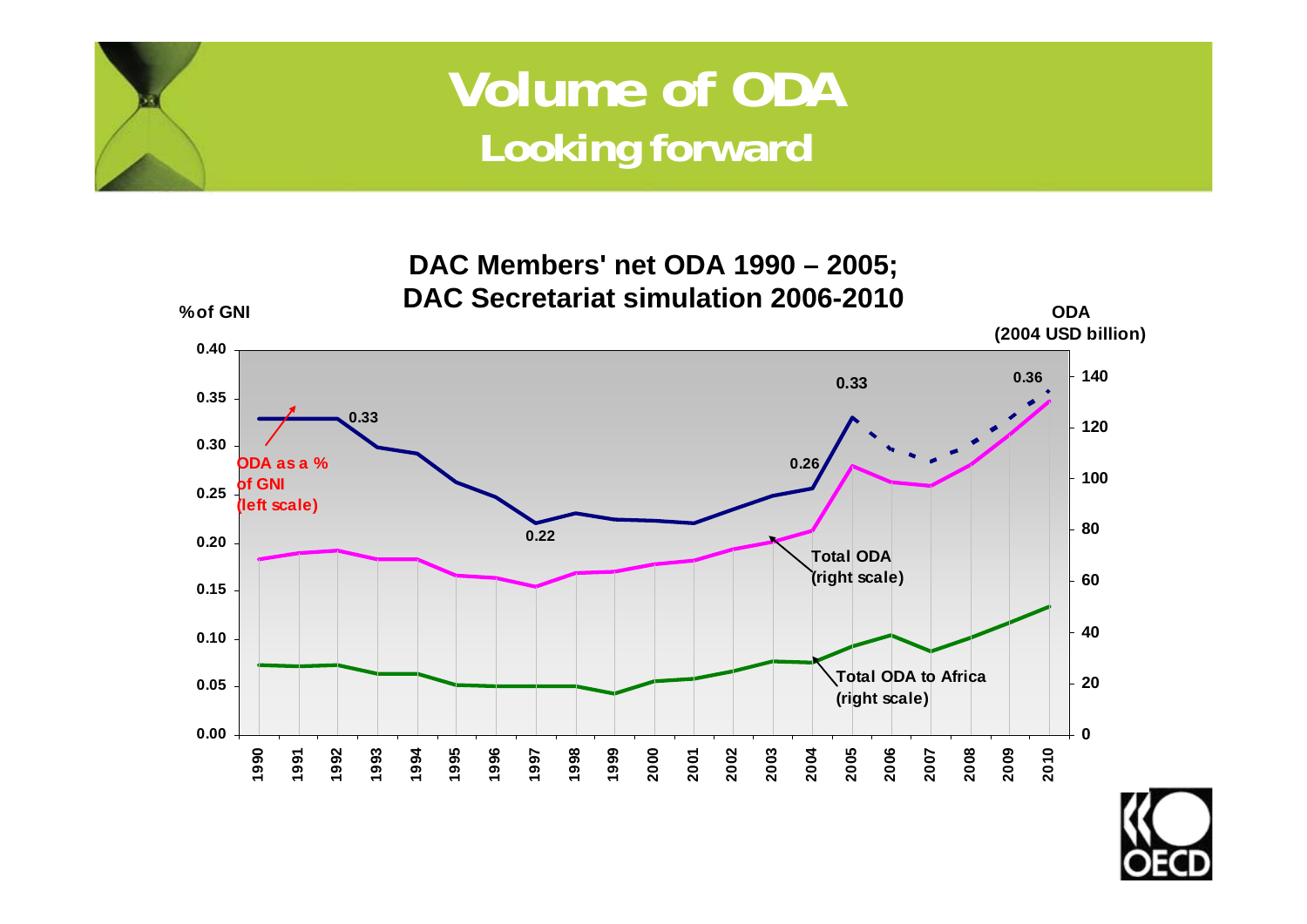### **Share of total net ODA by major DAC donor 1990-2005**

**% of total DAC net ODA**



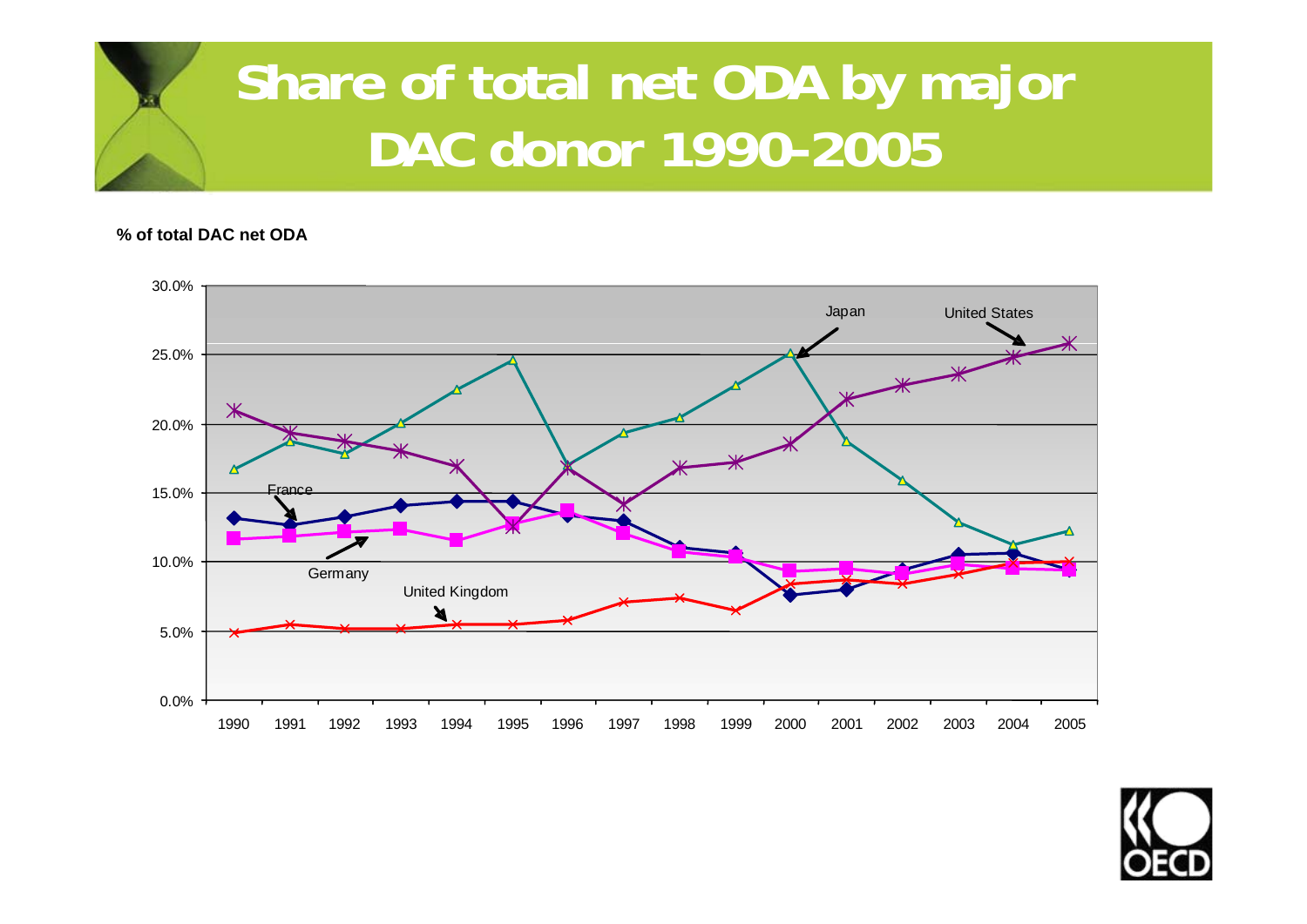### **Japan's Gleneagles G8 pledge to increase ODA**

#### **What the Government said at the time:**

*Japan will strive to realize a strategic expansion of its ODA volume in order to ensure a credible and sufficient level of ODA. In this context, Japan intends to increase its ODA volume by US\$10 billion in aggregate over the next five years, compared to the level of ODA on the basis of 2004 net ODA disbursement.*  [MFA statement 6/7/05]

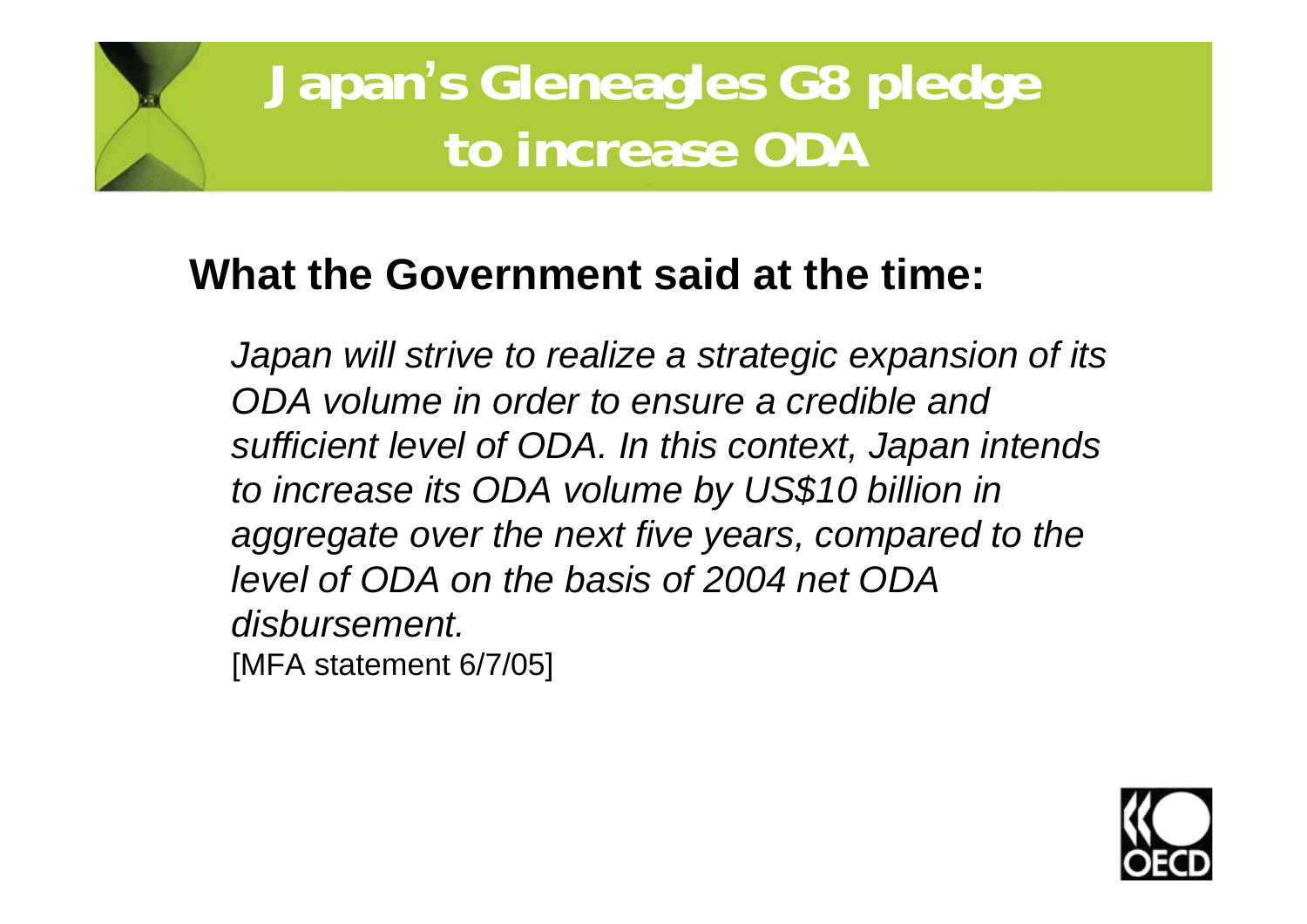**Japan's Gleneagles G8 pledge to increase ODA**

#### **What the cynics said:**

*The Japanese government stands accused of reneging on its promise at the recent Group of Eight meeting to increase aid to poor countries after admitting it was considering including debt relief for Iraq in the total.* [Financial Times, 17/8/05]

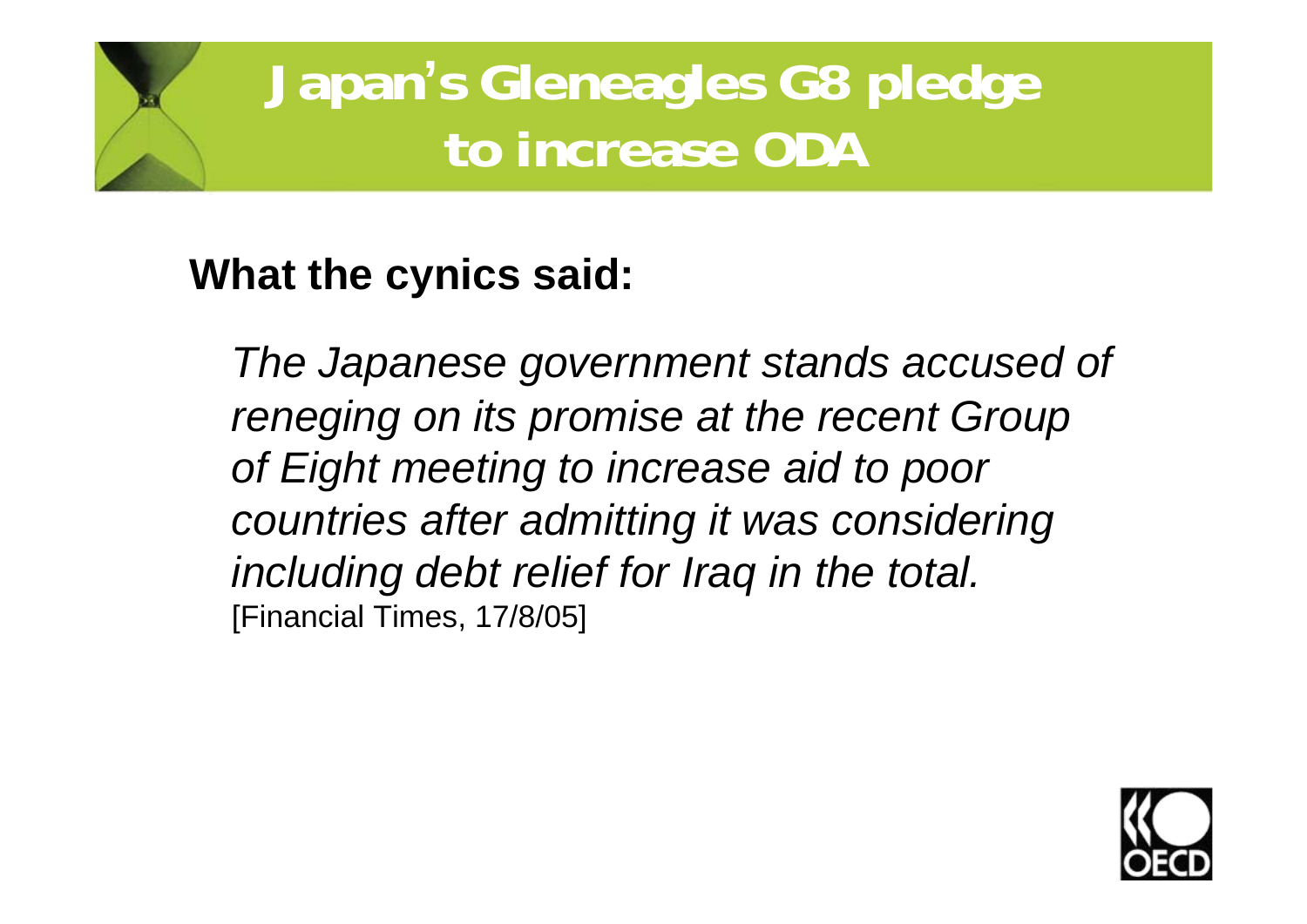#### **Prospective Shares of ODA (tentative)**

#### **DAC Members' net ODA 1990 – 2005 and DAC Secretariat simulations of net ODA to 2006 and 2010**



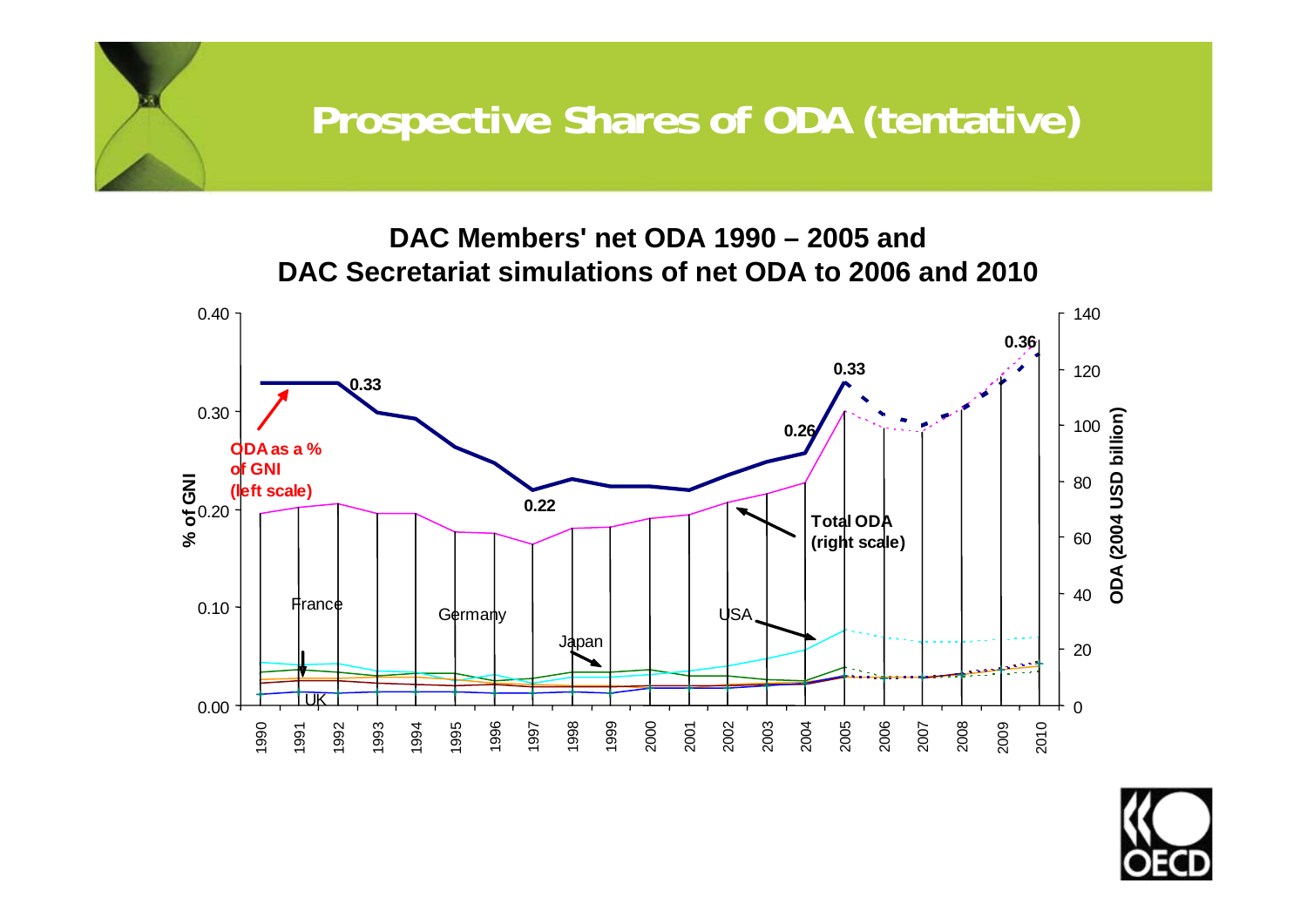# **New sources of aid flows**

- Innovative finance
- 2006 saw start up of three major initiatives, all health related
- Relatively modest possibly USD 2 billion per year- but significant addition to healthrelated flows
- Additionality of these flows not a simple issue

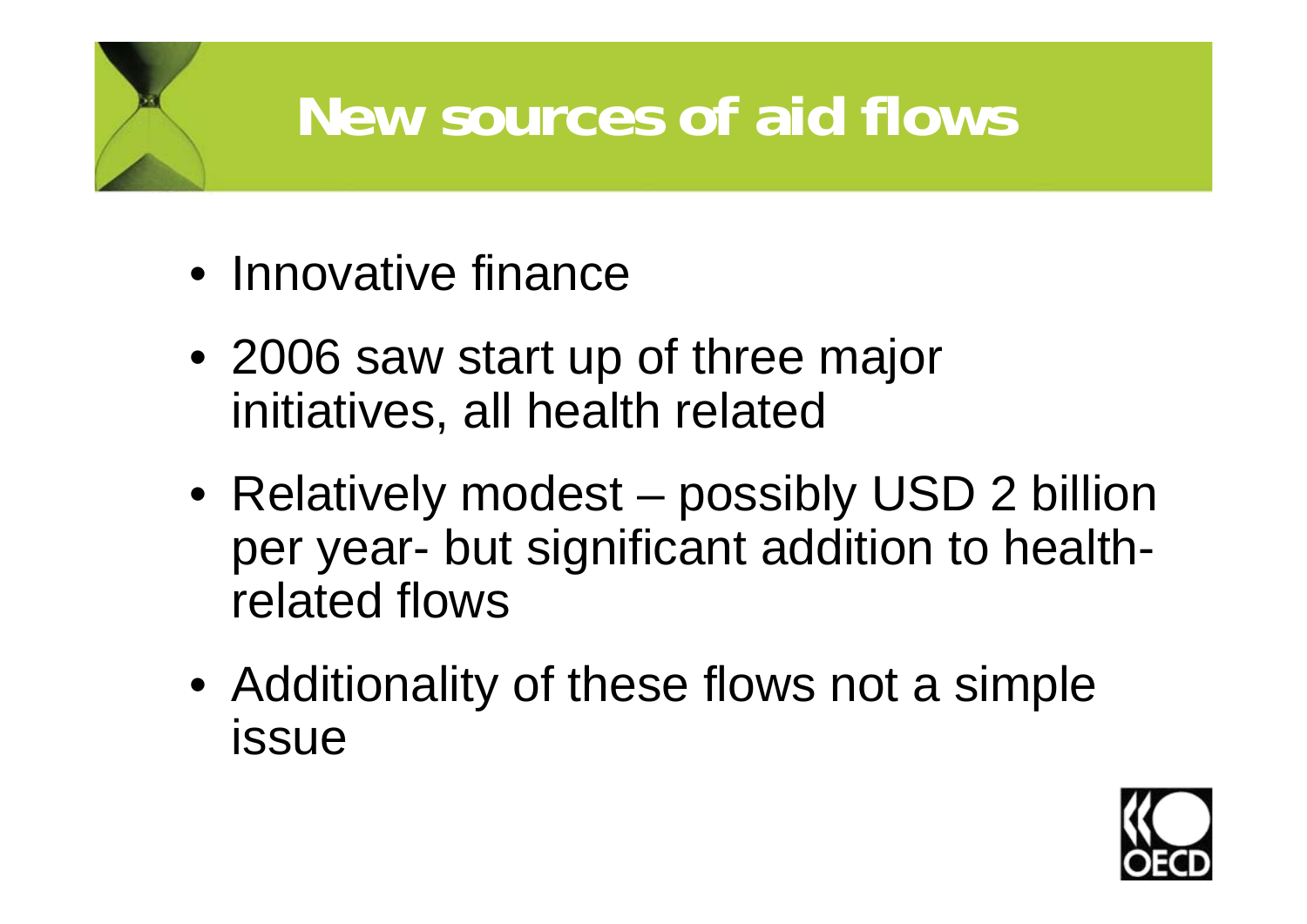## **New sources of aid flows**

### **Non-DAC donors**

- Significant increases from OECD non-DAC members, other EU countries and states outside OECD and EU
- Some countries do report (next slide)
- But we need better information on others, and this is key priority for the DAC

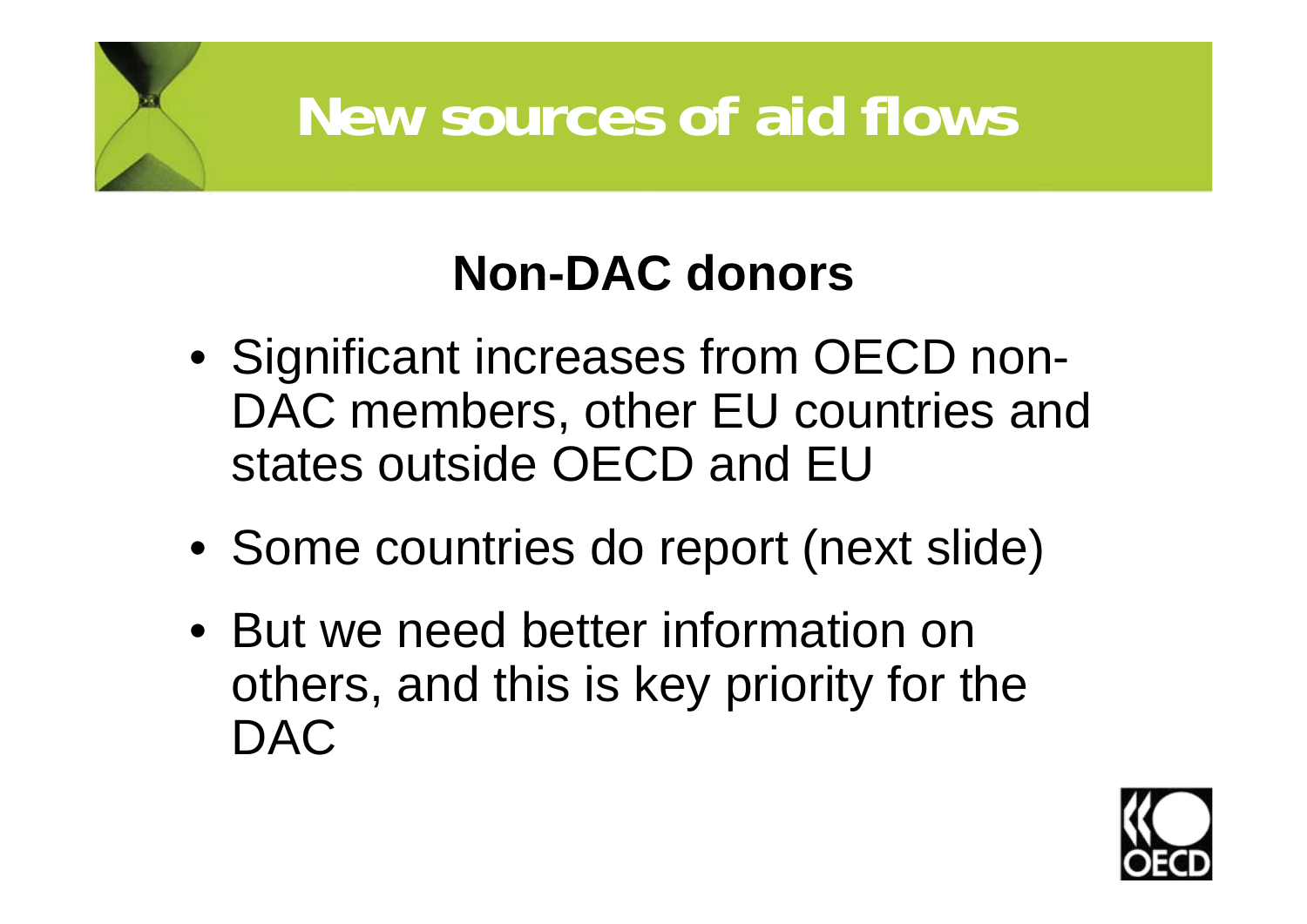# ODA from Non-DAC Donors 2005

| <b>Net disbursements</b>    | <b>USD million</b> |
|-----------------------------|--------------------|
| <b>OECD Non-DAC</b>         |                    |
| <b>Czech Republic</b>       | 135                |
| Hungary                     | 100                |
| Iceland                     | 27                 |
| Korea                       | 752                |
| Poland                      | 205                |
| <b>Slovak Republic</b>      | 56                 |
| <b>EUTWORNOECD</b>          | 601                |
| <b>DONORS</b>               | 87                 |
|                             |                    |
| <b>MIDDLE EAST</b>          |                    |
| <b>Israel</b>               | 95                 |
| <b>Kuwait</b>               | 547                |
| Saudi Arabia                | 1 022              |
| <b>United Arab Emirates</b> | 141                |

| TOTAL | 3770 |
|-------|------|
|       |      |

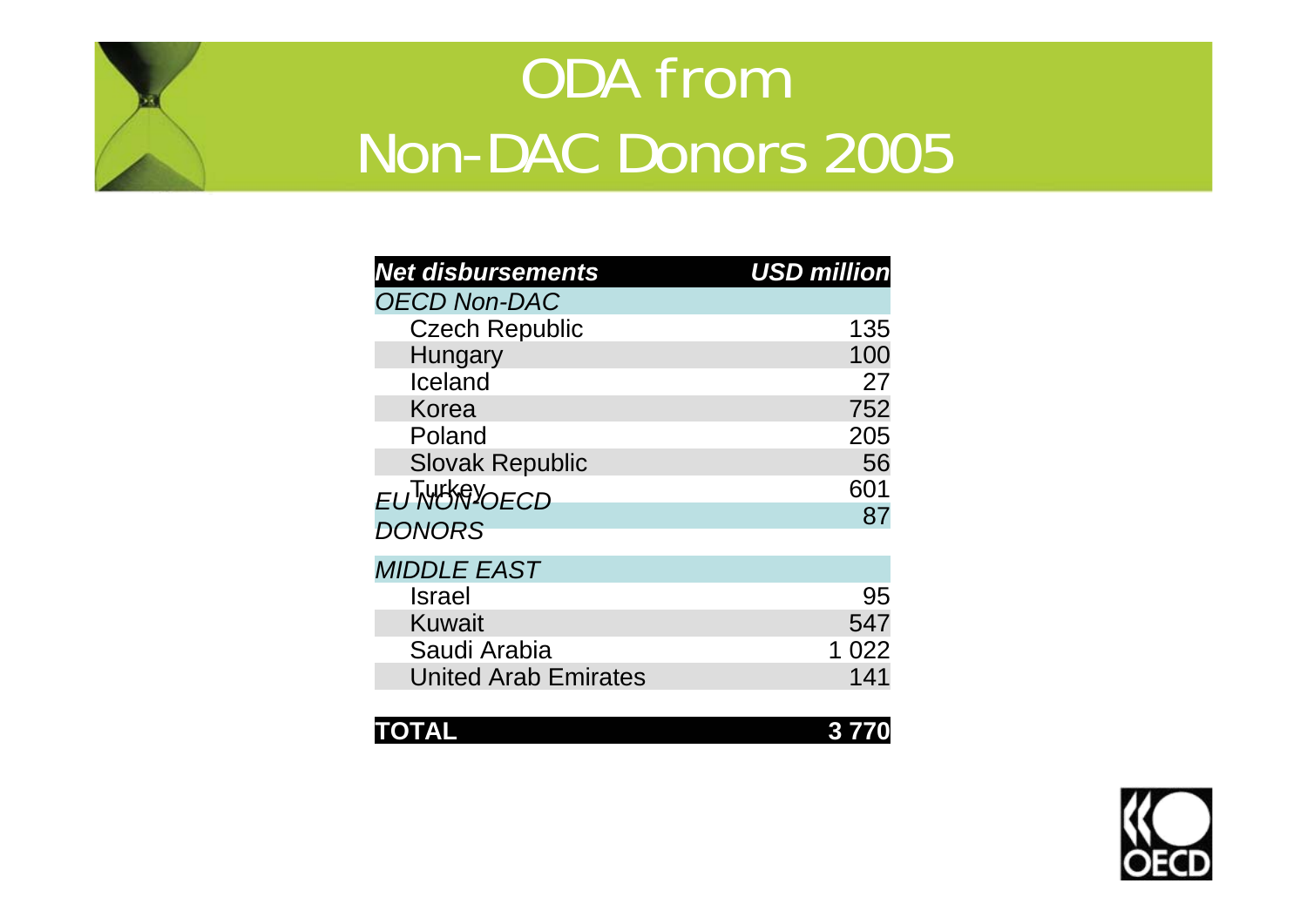

- Commercial flows far more important than aid for middle-income and resource rich countries
- Flows from Foundations increasing rapidly (perhaps USD 3 billion a year from US Foundations)
- Remittances important in many countries

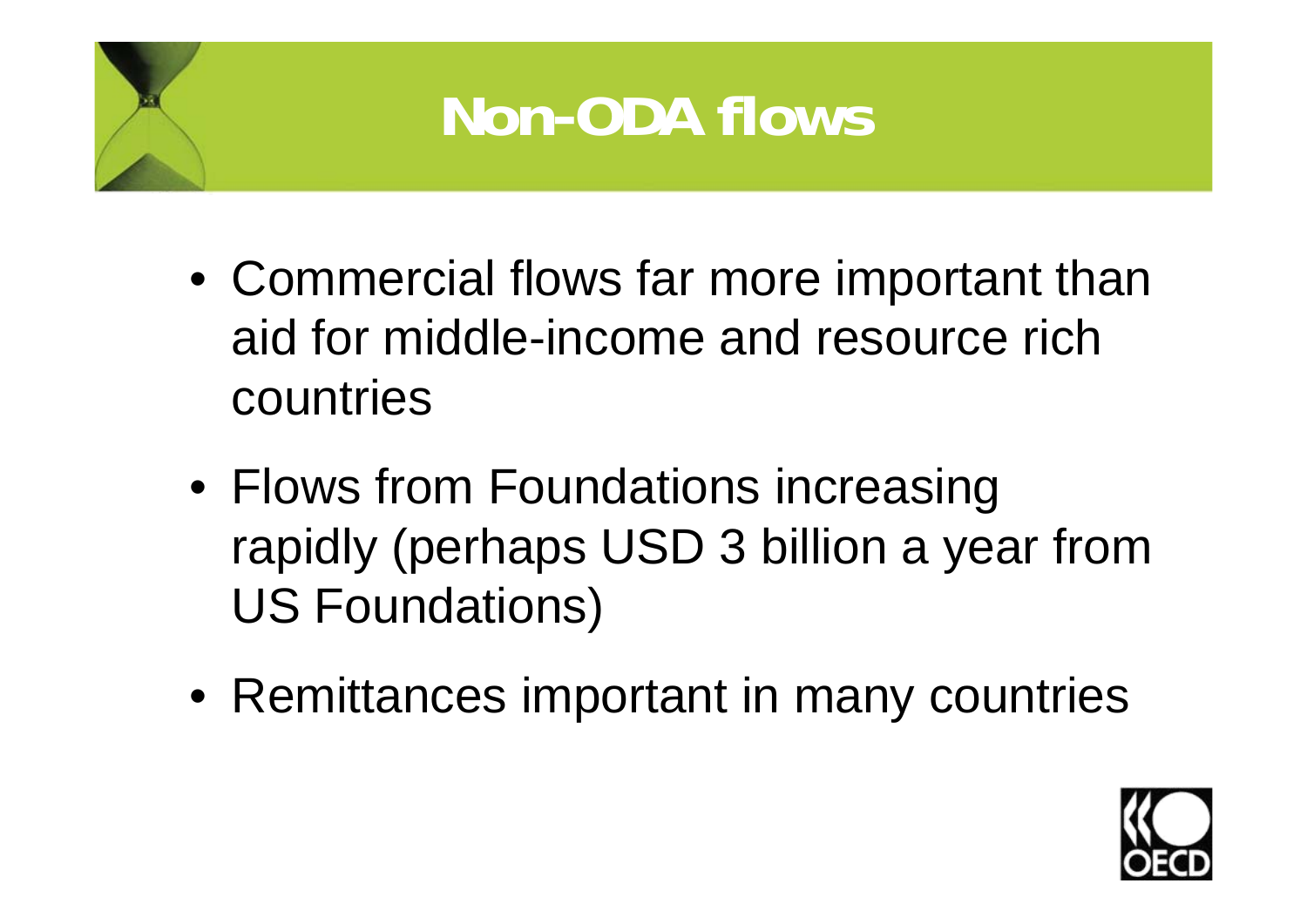# **Major trends in aid allocation**

### Major aid flows to Iraq, and debt relief to Iraq and Nigeria can obscure long term trends

But….

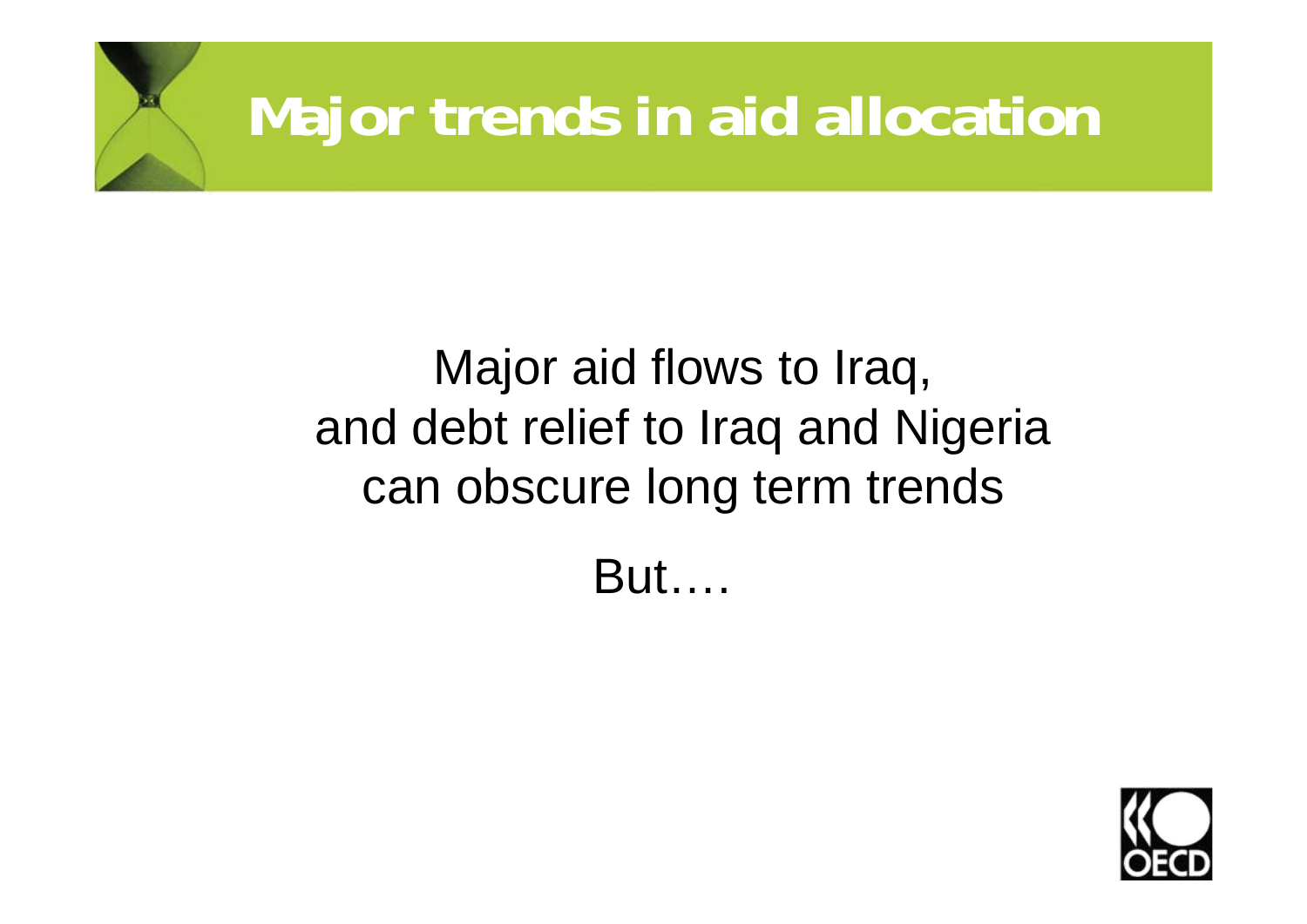# **Major trends in aid allocation**

- 96% of ODA goes to the least-developed, other low income and lower middle income countries
- Signs of declining aid to East Asia and Europe as countries progress (Thailand, Philippines, Bosnia out of Top 25)
- "Good performers" attract more aid (Vietnam, Tanzania, Ghana)
- Crises are very expensive for donors

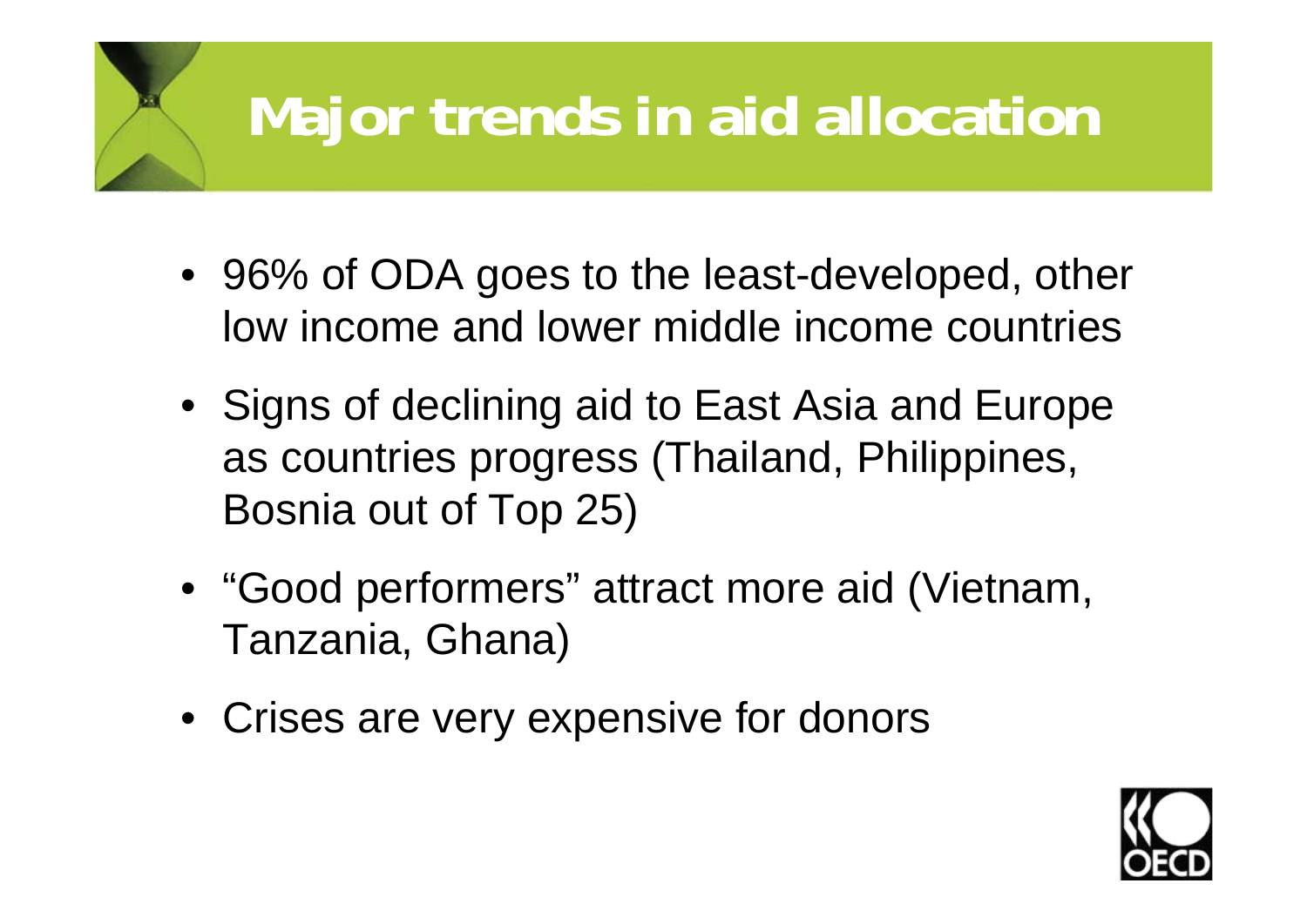#### ODA Recipients Top 5

|                   | 1994-95 |          | 1999-2000         |                 | 2004-95 |
|-------------------|---------|----------|-------------------|-----------------|---------|
| China             | 3 3 0 0 | China    | 2 3 2 0           | Iraq            | 6 0 38  |
| Egypt             | 2 5 5 9 |          | Indonesia<br>1933 | Afghanistan     | 2448    |
| India             | 2 0 8 3 | Viet Nam | 1 7 1 5           | <b>Viet Nam</b> | 1866    |
| <b>Bangladesh</b> | 1681    | India    | 1 702             | <b>Ethiopia</b> | 1780    |
| Indonesia         | 1 380   | Egypt    | 1 4 3 6           | China           | 1728    |
| <b>Total</b>      | 11 003  |          | 9 1 0 6           |                 | 13860   |

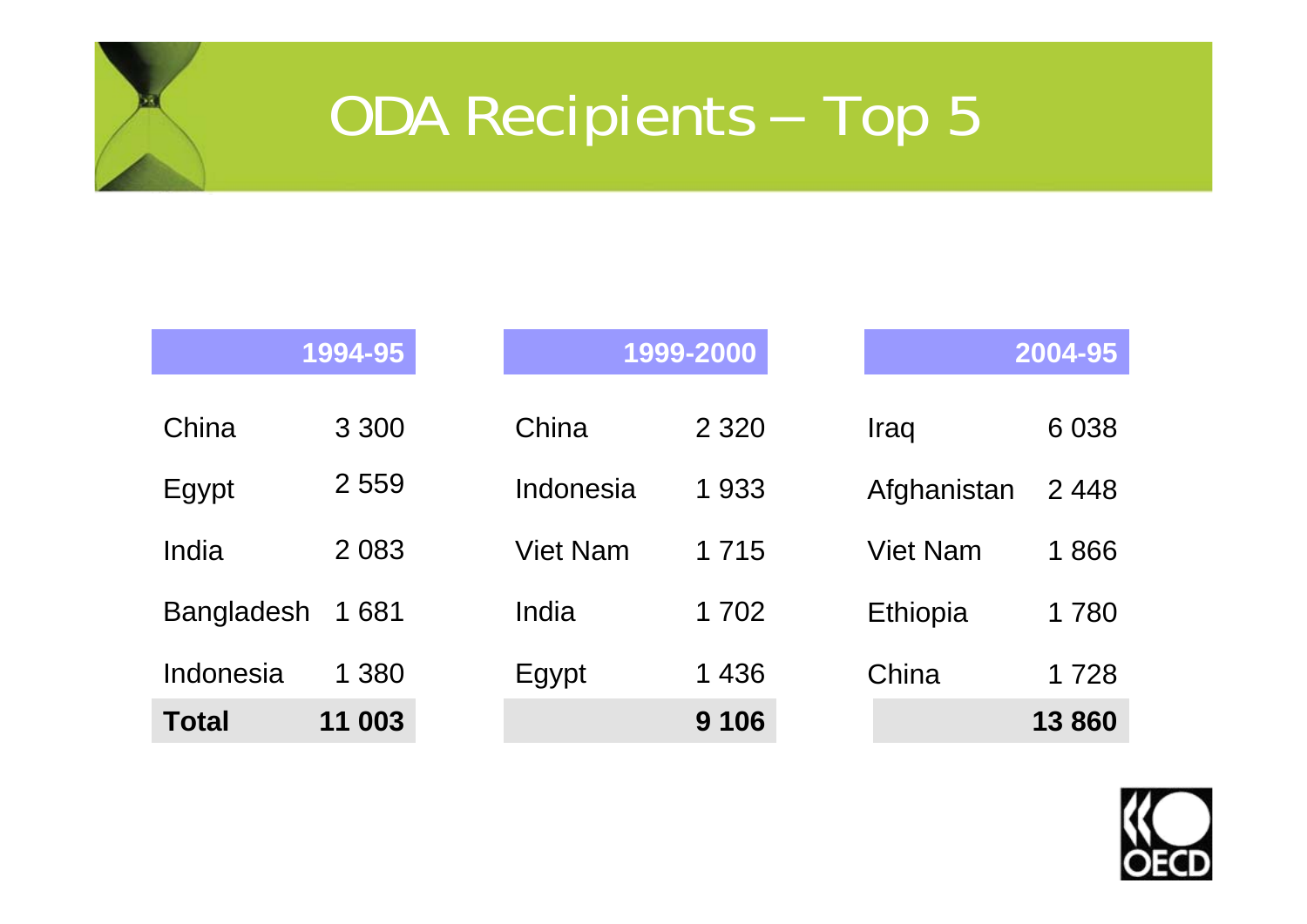# ODA Recipients 6-10

|                    | 1994-95 |                              | 1999-2000 |                   | 2004-95 |
|--------------------|---------|------------------------------|-----------|-------------------|---------|
| Zambia             | 1 460   | <b>Bangladesh</b>            | 1 2 8 5   | Tanzania          | 1 557   |
| Côte d'Ivoire      | 1 4 3 8 | Serbia<br>& Montenegro 1 236 |           | Pakistan          | 1500    |
| Pakistan           | 1 3 1 0 | Tanzania                     | 1 1 0 5   | Sudan             | 1 3 8 6 |
| Mozambique         | 1 2 3 9 | <b>Thailand</b>              | 861       | <b>Bangladesh</b> | 1 3 3 4 |
| <b>Philippines</b> | 976     | Mozambique                   | 1 0 3 0   | Mozambique        | 1 2 4 5 |
| Top 10 total       | 17 426  |                              | 14 622    |                   | 20 883  |

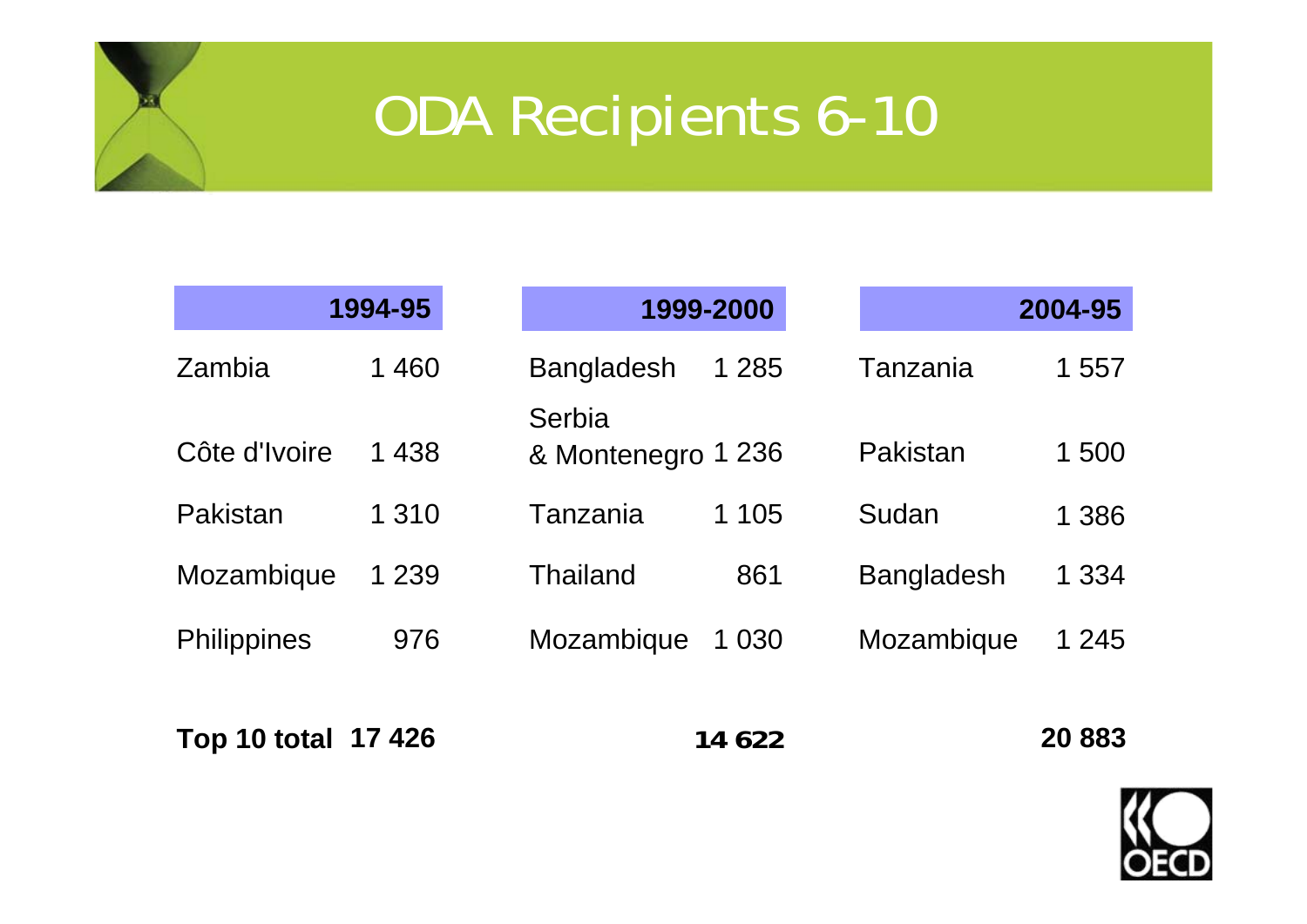## Aid Effectiveness

#### **New donor projects and activities per year (2001-2003)**



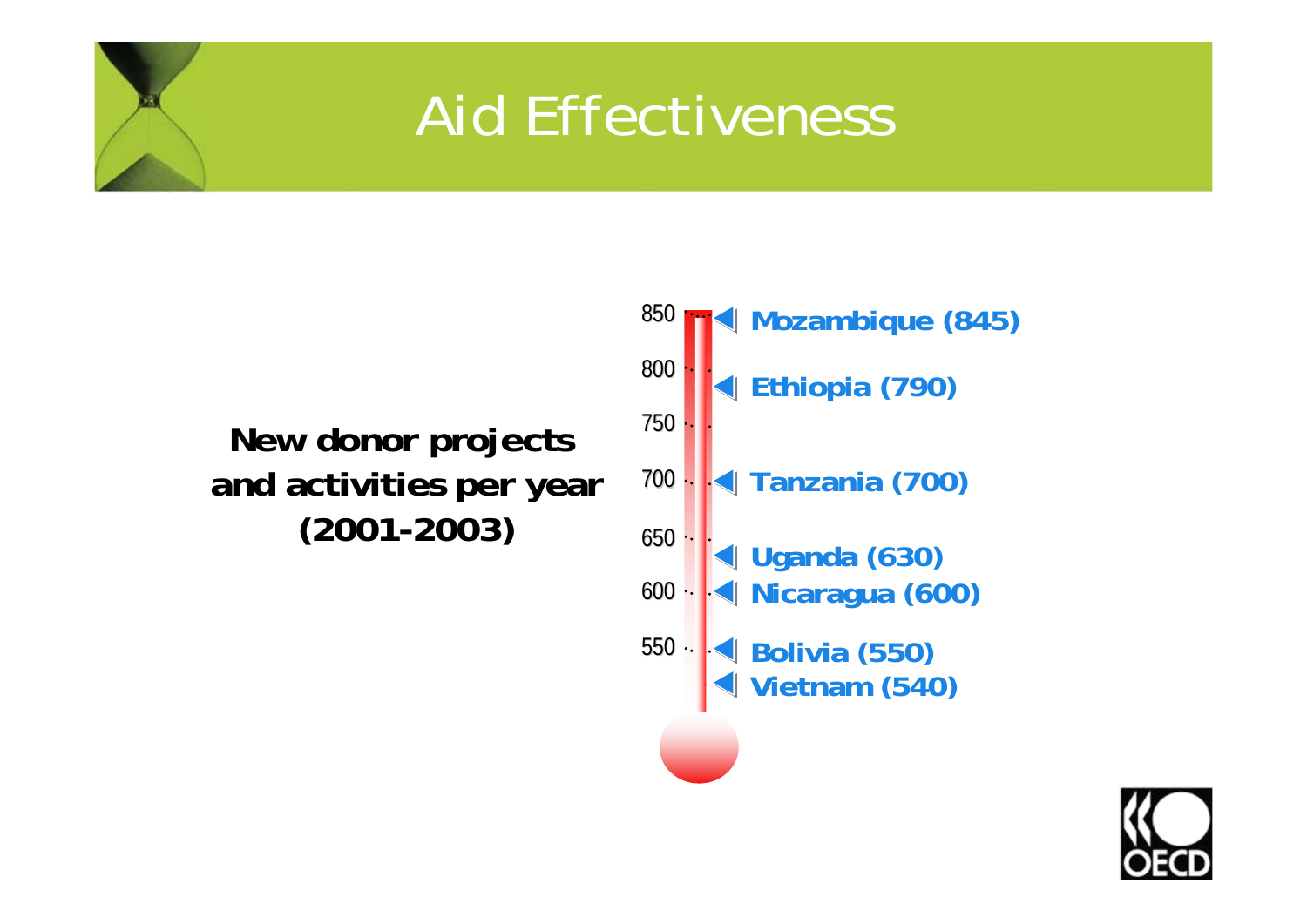## Aid Effectiveness

#### **56 action-oriented commitments**



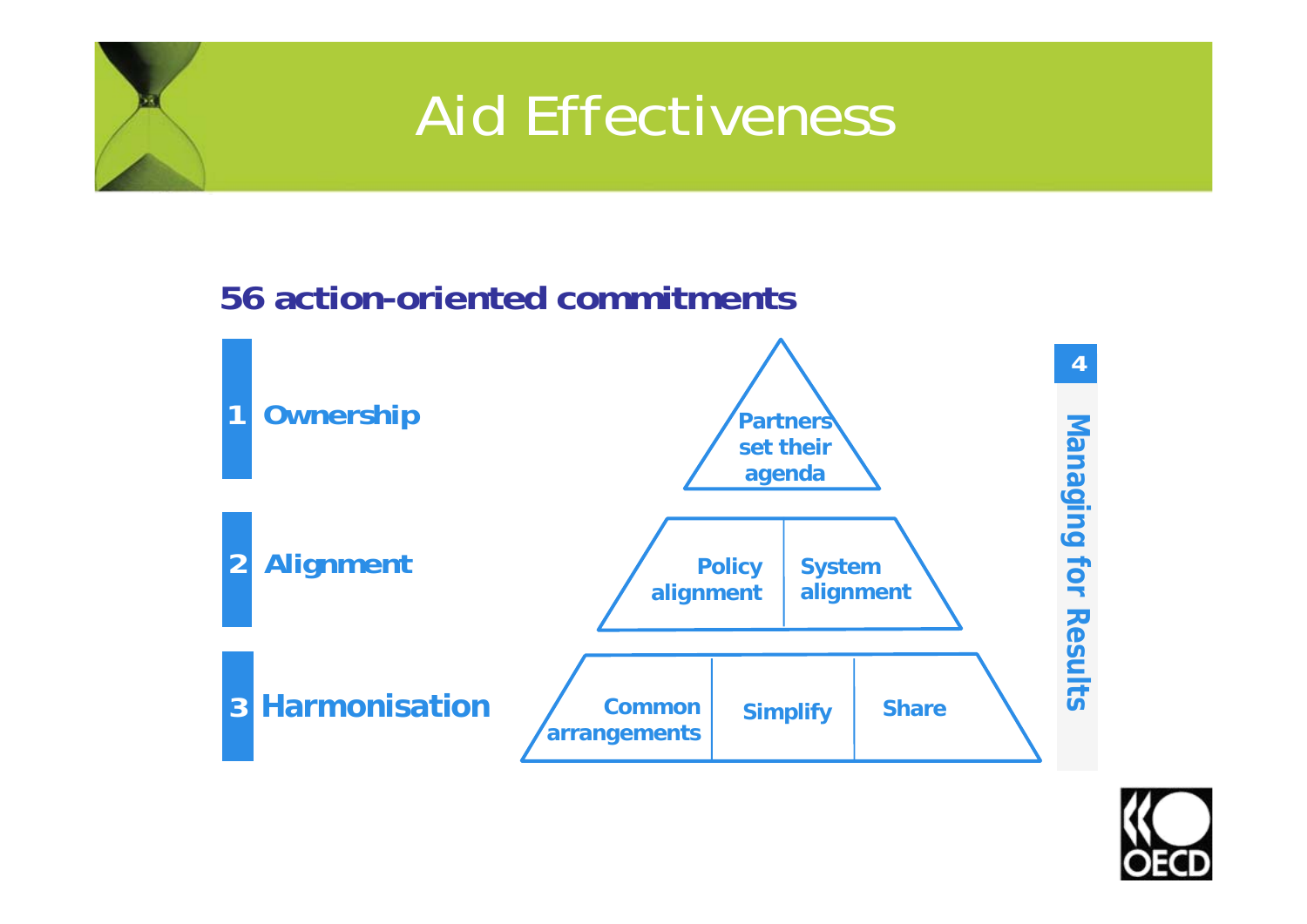## **Aid Effectiveness**

#### **Monitoring the Paris Declarationindicators**



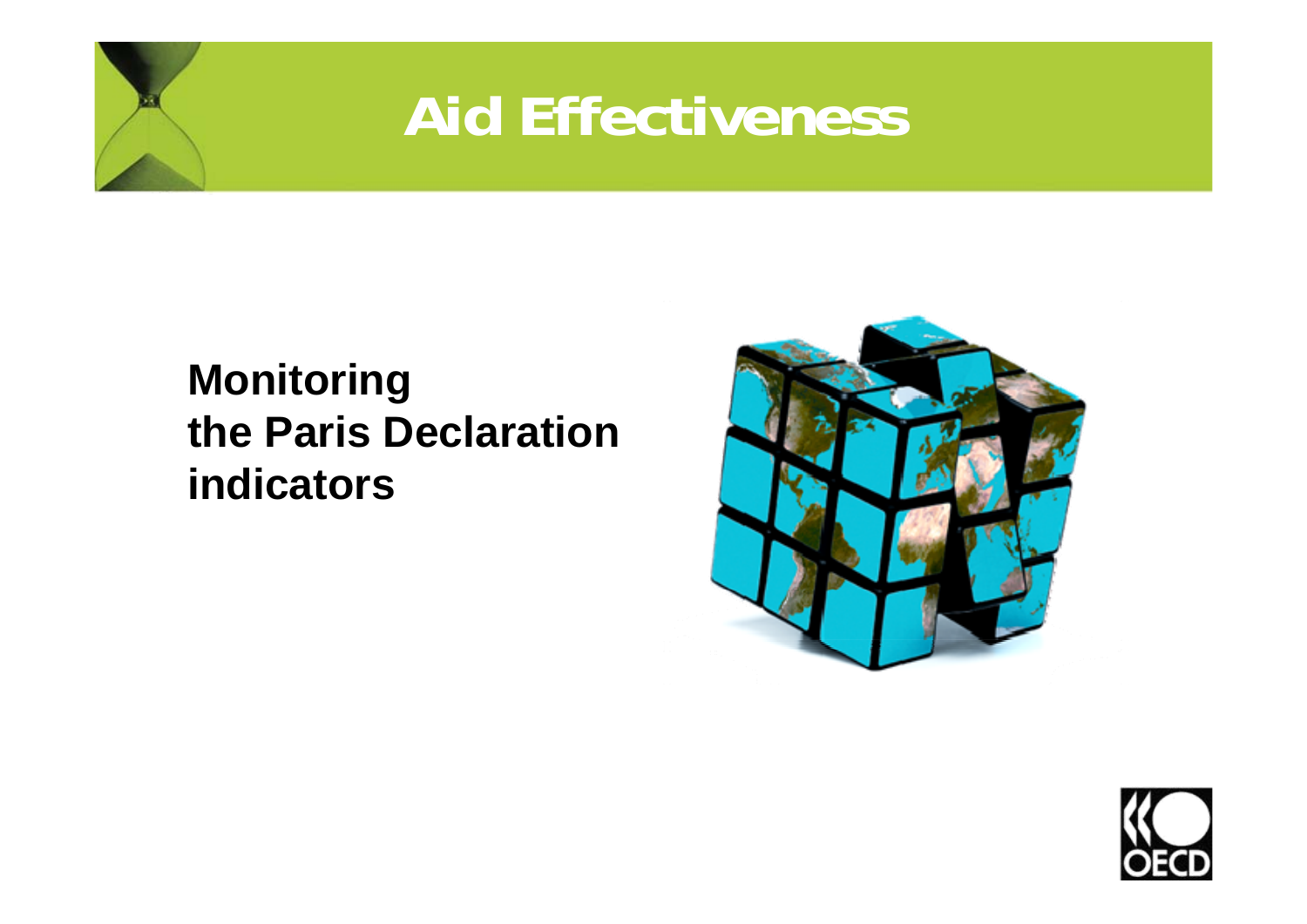# **Key findings from survey**

- Only 19% of recipients had operational development strategies in 2005
- Transaction costs are heavy:
	- – 10,837 donor missions reported (roughly one a day per country)
	- and the state of the state 2,381 pieces of country analytical work
- But also some less predictable information….

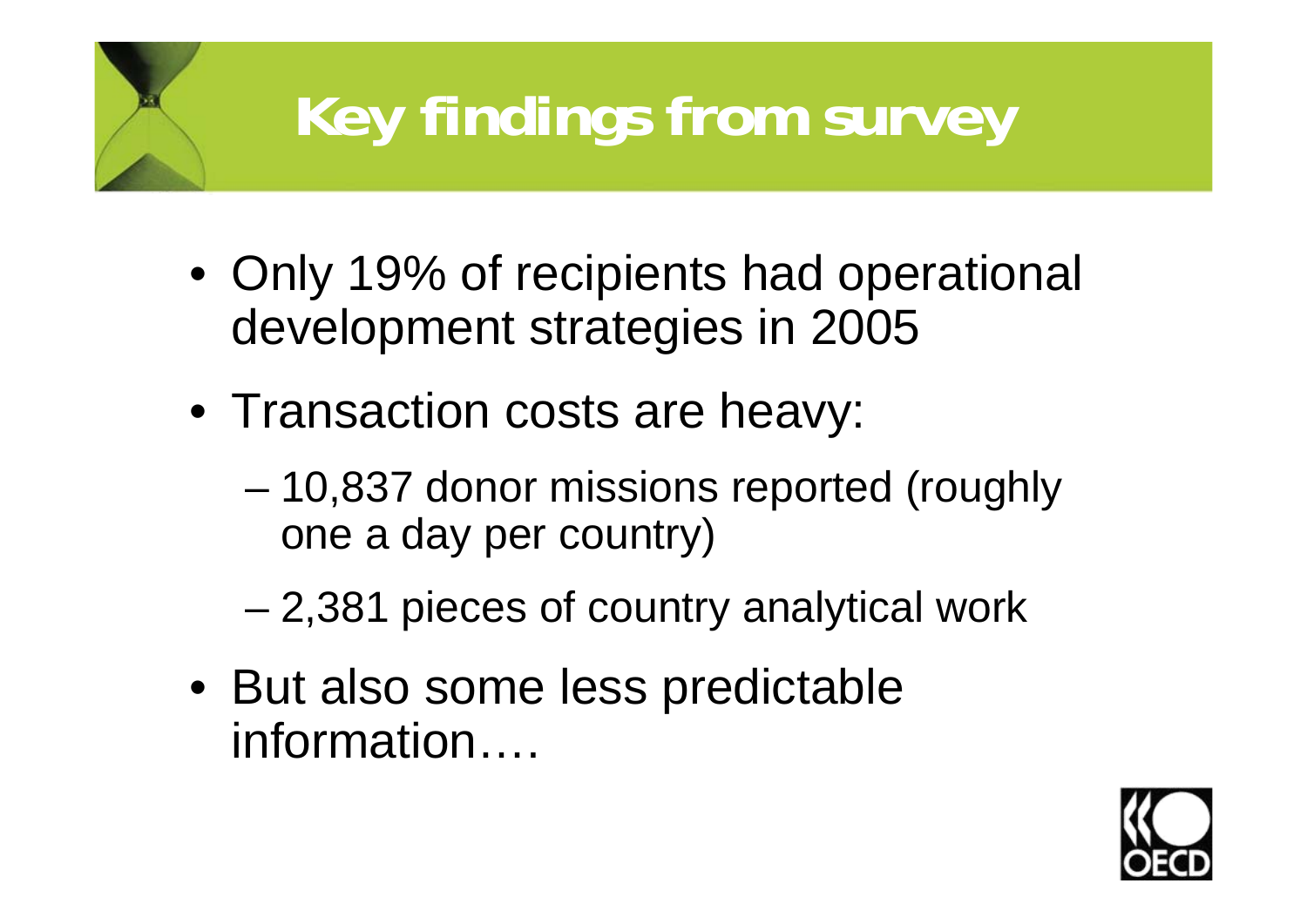#### **Aid flows in recipient country budgets huge variability**



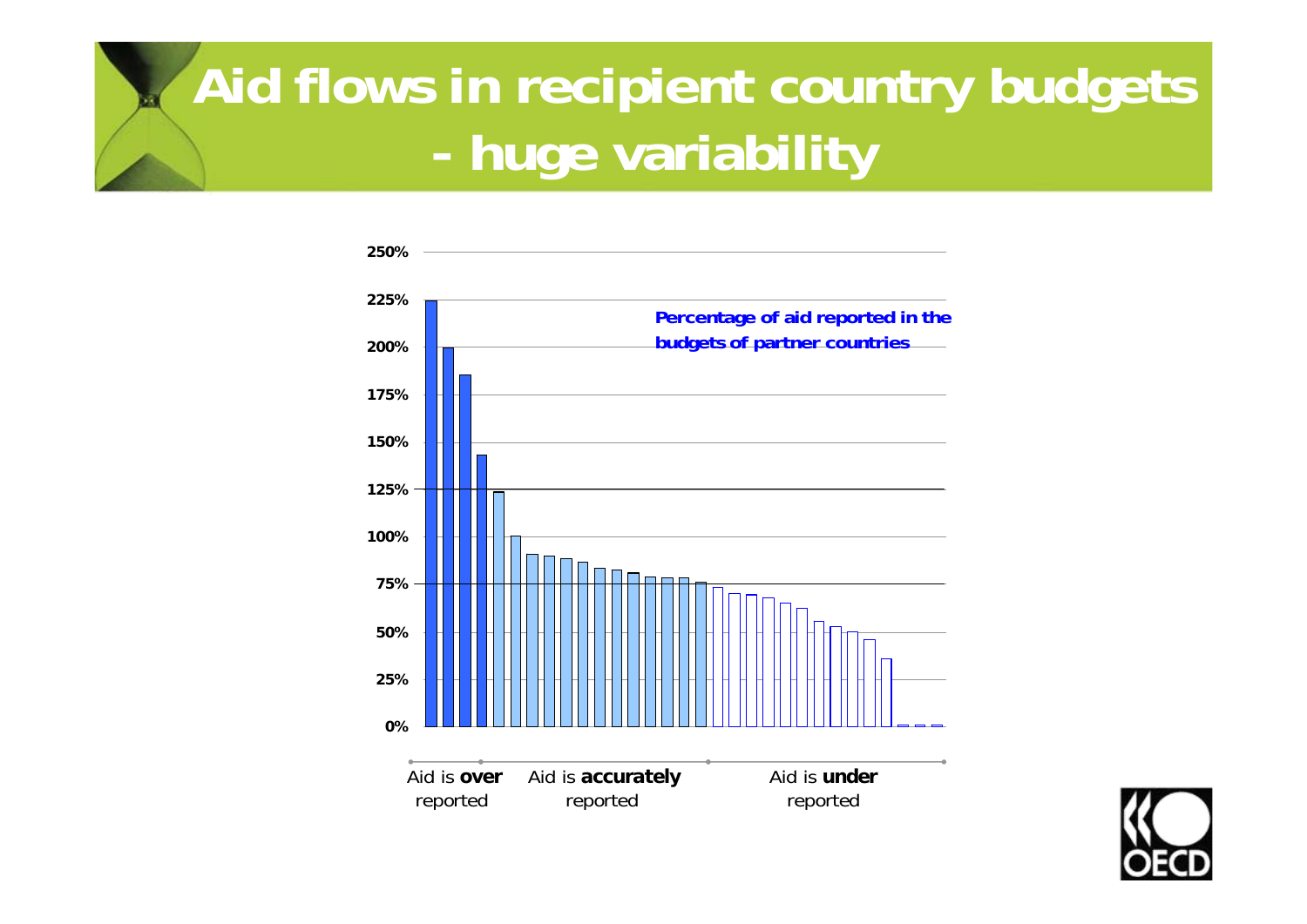### **Are donors using local systems?** - Some correlation, but it's weak



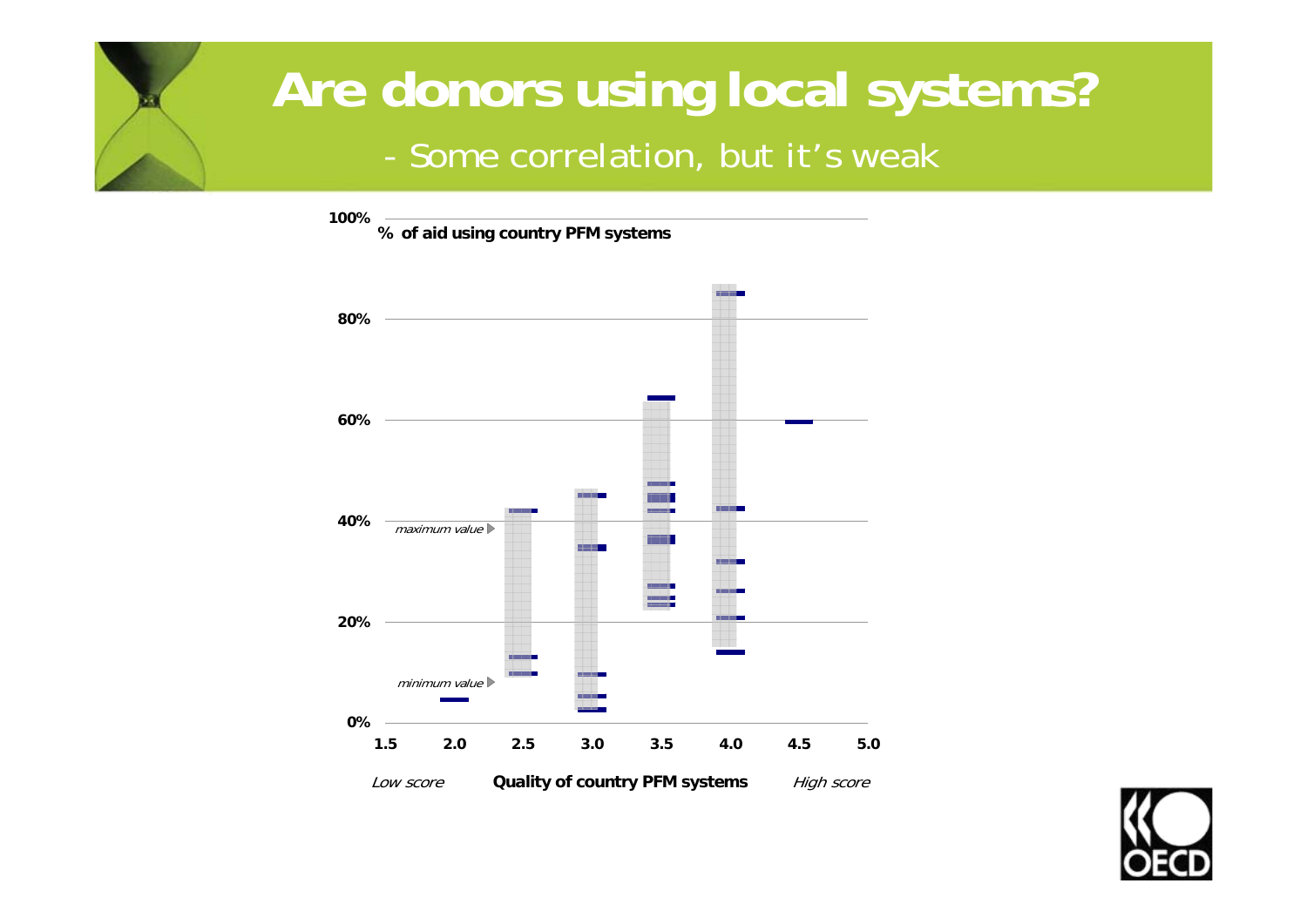### **How predictable is aid year by year?**



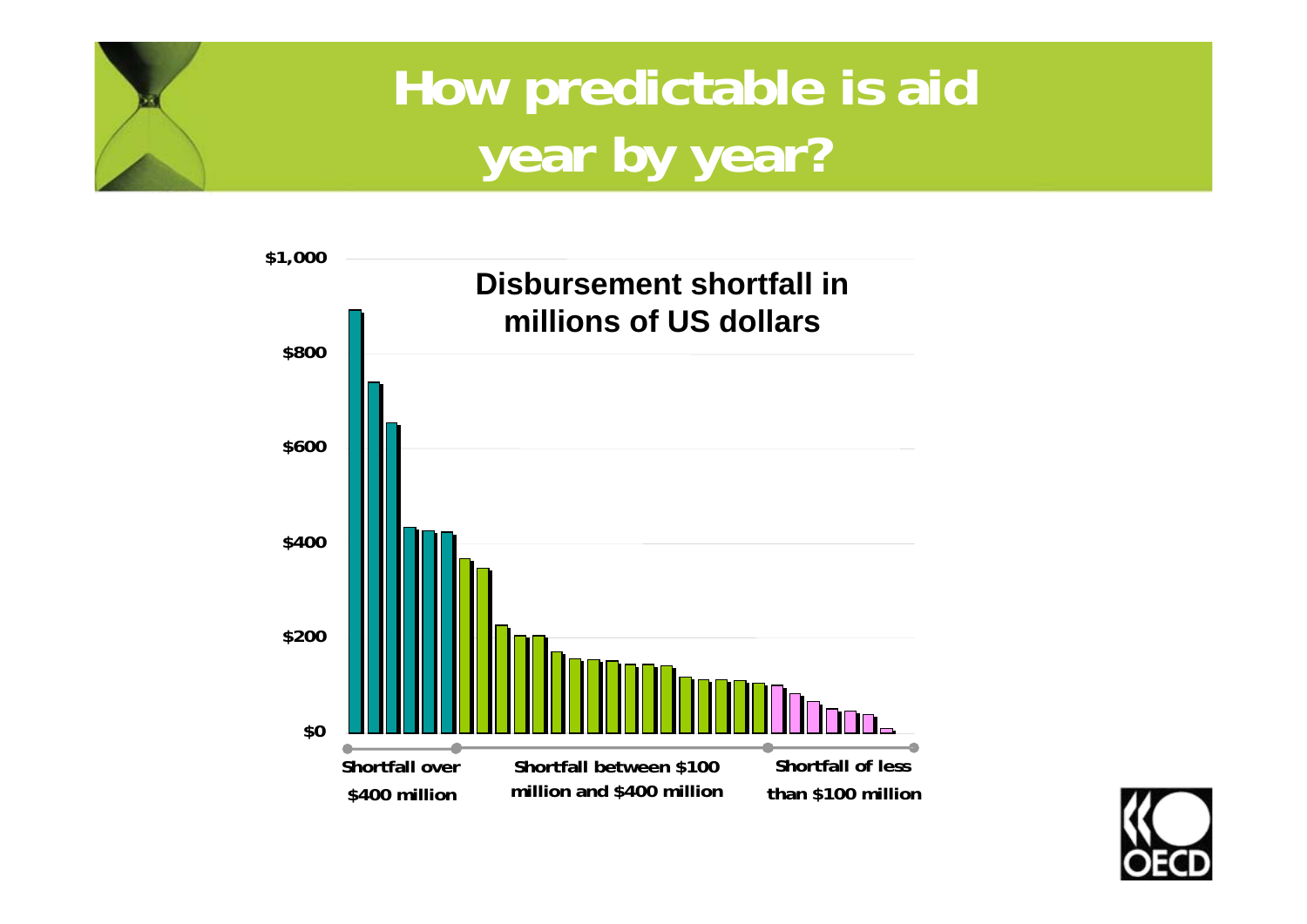# **How far is Japan from achieving the 2010 targets?** (1/2)

| 3              |                               | <b>Japan</b>                      | 70%         | 85%<br>D  |
|----------------|-------------------------------|-----------------------------------|-------------|-----------|
|                | Aid is on budget              | Other donors in same<br>countries | 81%         | $\bullet$ |
| $\overline{4}$ | <b>Coordinated TC</b>         | <b>Japan</b>                      | 75%         |           |
|                |                               | Other donors in same<br>countries | •50%<br>41% |           |
|                |                               | <b>Japan</b>                      | 29%         |           |
| 5a             | Use of PFM systems            | Other donors in same<br>countries | 40%         |           |
| 5 <sub>b</sub> | Use of procurement<br>systems | <b>Japan</b>                      | 26%         |           |
|                |                               | Other donors in same<br>countries | 40%         |           |



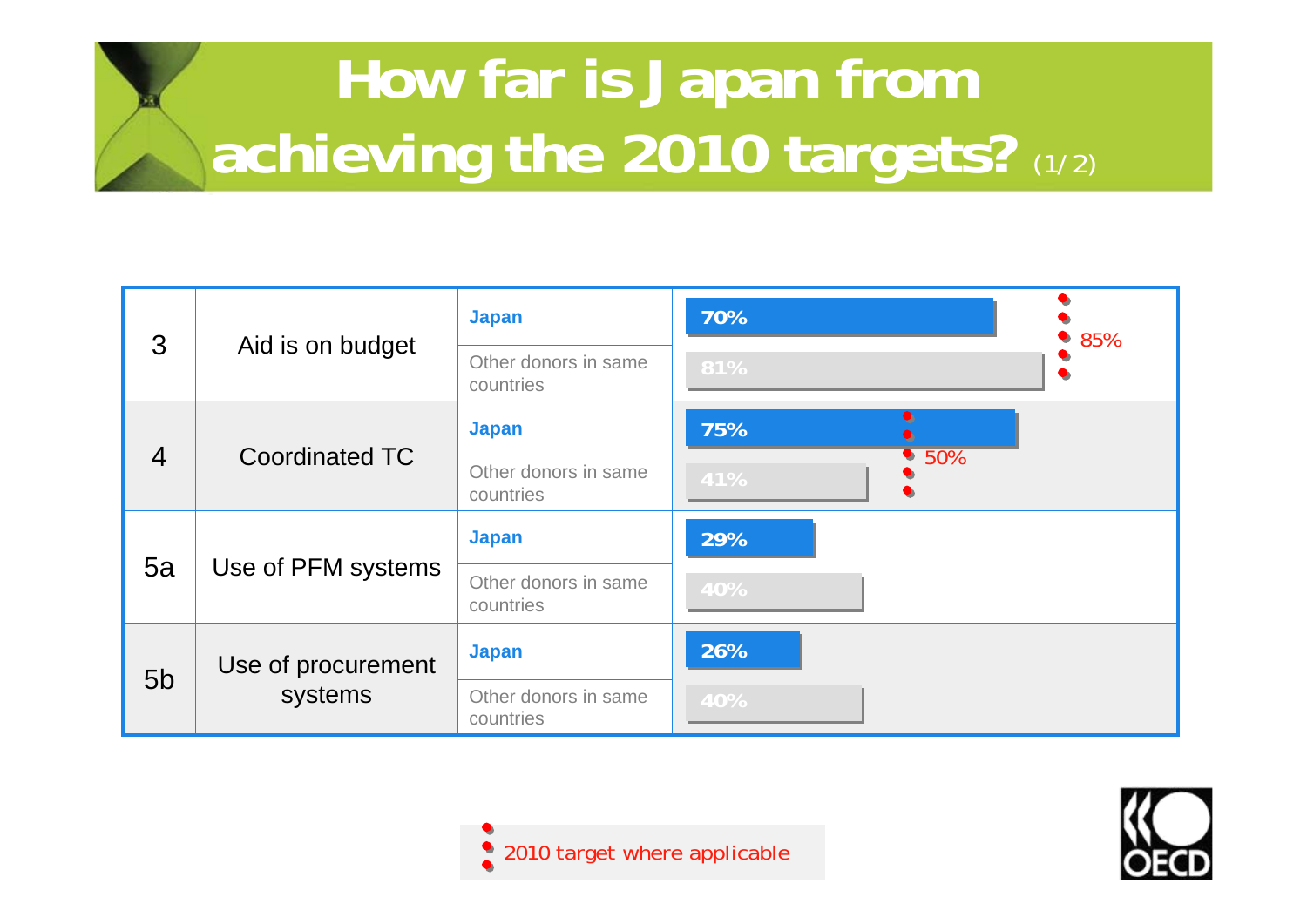# **How far is Japan from achieving the 2010 targets?** (2/2)

| $\overline{7}$  | In-year predictability | <b>Japan</b>                      | 114%             |     |
|-----------------|------------------------|-----------------------------------|------------------|-----|
|                 |                        | Other donors in same<br>countries | 63%              |     |
|                 |                        | <b>Japan</b>                      | 77%              |     |
| 8               | <b>Untied aid</b>      | Other donors in same<br>countries | 62%              |     |
| 9               | Program-based          | <b>Japan</b>                      | 34%              |     |
|                 | approaches             | Other donors in same<br>countries | 42%              | 66% |
| 10a             | Joint missions         | <b>Japan</b>                      | $\vert$ 2%       |     |
|                 |                        | Other donors in same<br>countries | 40%<br>U)<br>26% |     |
| 10 <sub>b</sub> | Joint analytic work    | <b>Japan</b>                      | 52%              |     |
|                 |                        | Other donors in same<br>countries | 53%              | 66% |
|                 |                        |                                   |                  |     |

2010 target where applicable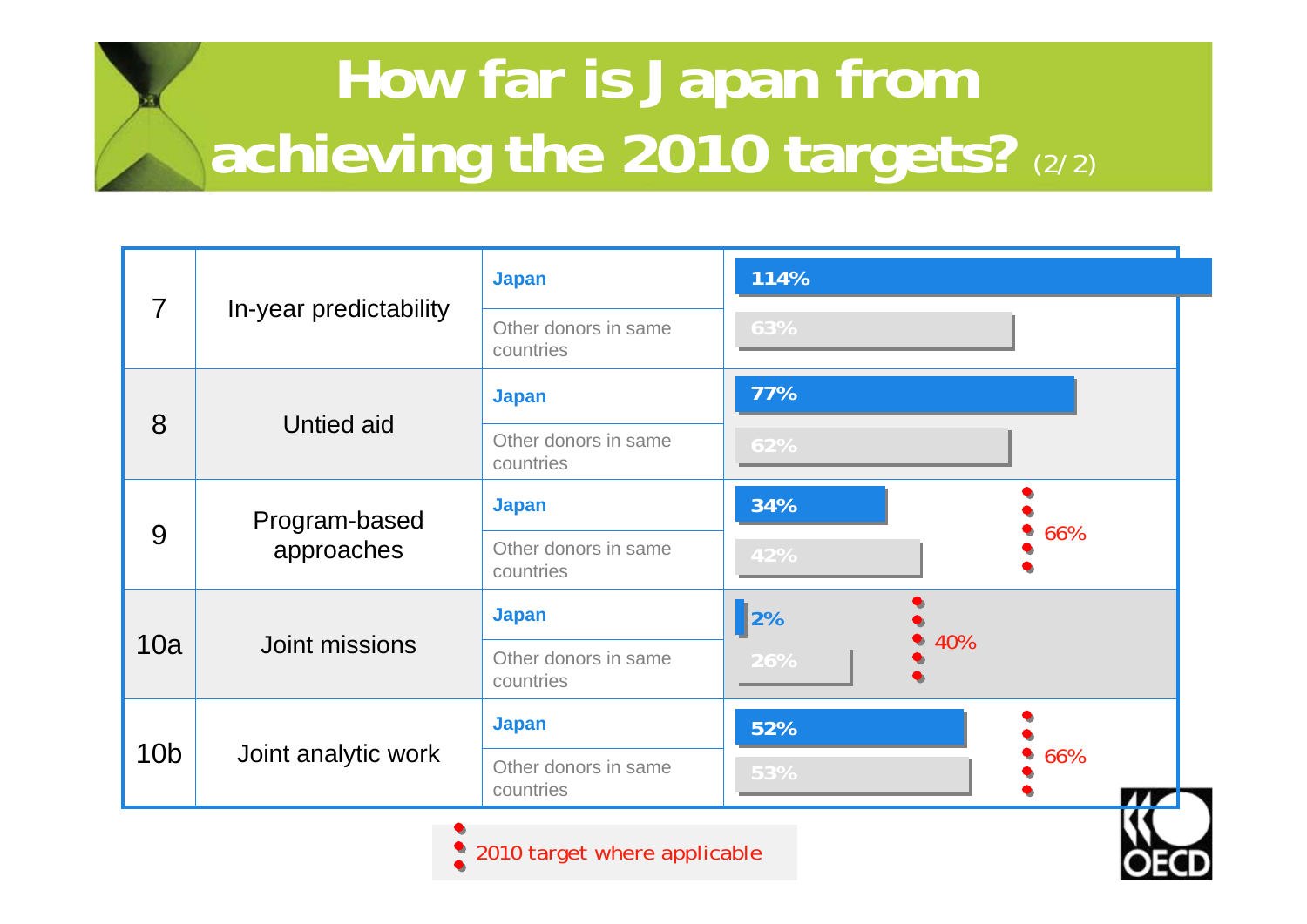#### Encouraging Signs Government revenue, sub-Saharan Africa, as percent of GDP

#### **← Oil-exporting countries –■ Oil-importing countries**



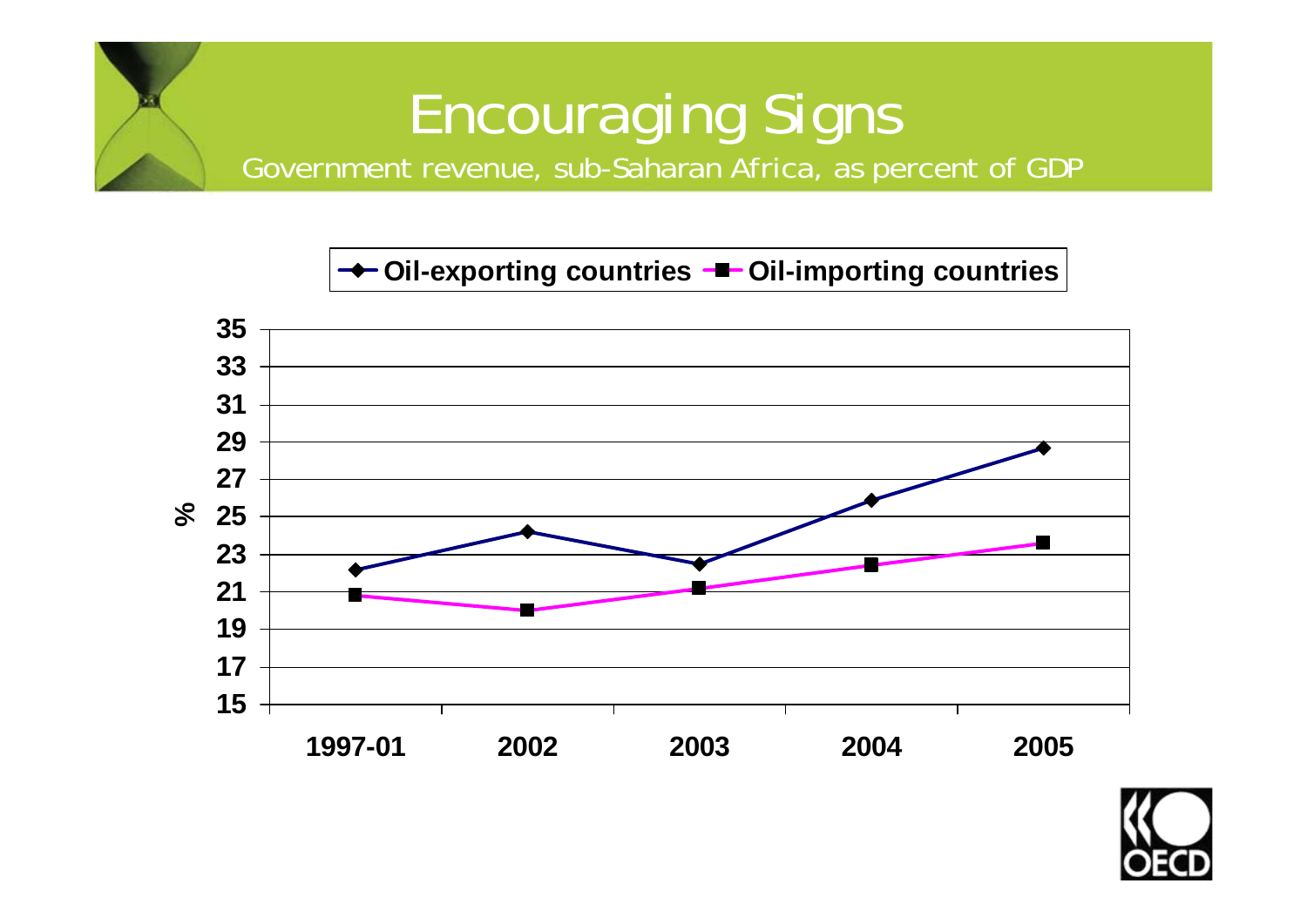# Millennium Development Goals

- Number of children of primary school age recorded as *not* at school is down from 98 to 77 million from 1999 to 2004
- Infant mortality is down in Tanzania by about 30% over the same period, with similar results in several other sub-Saharan African countries